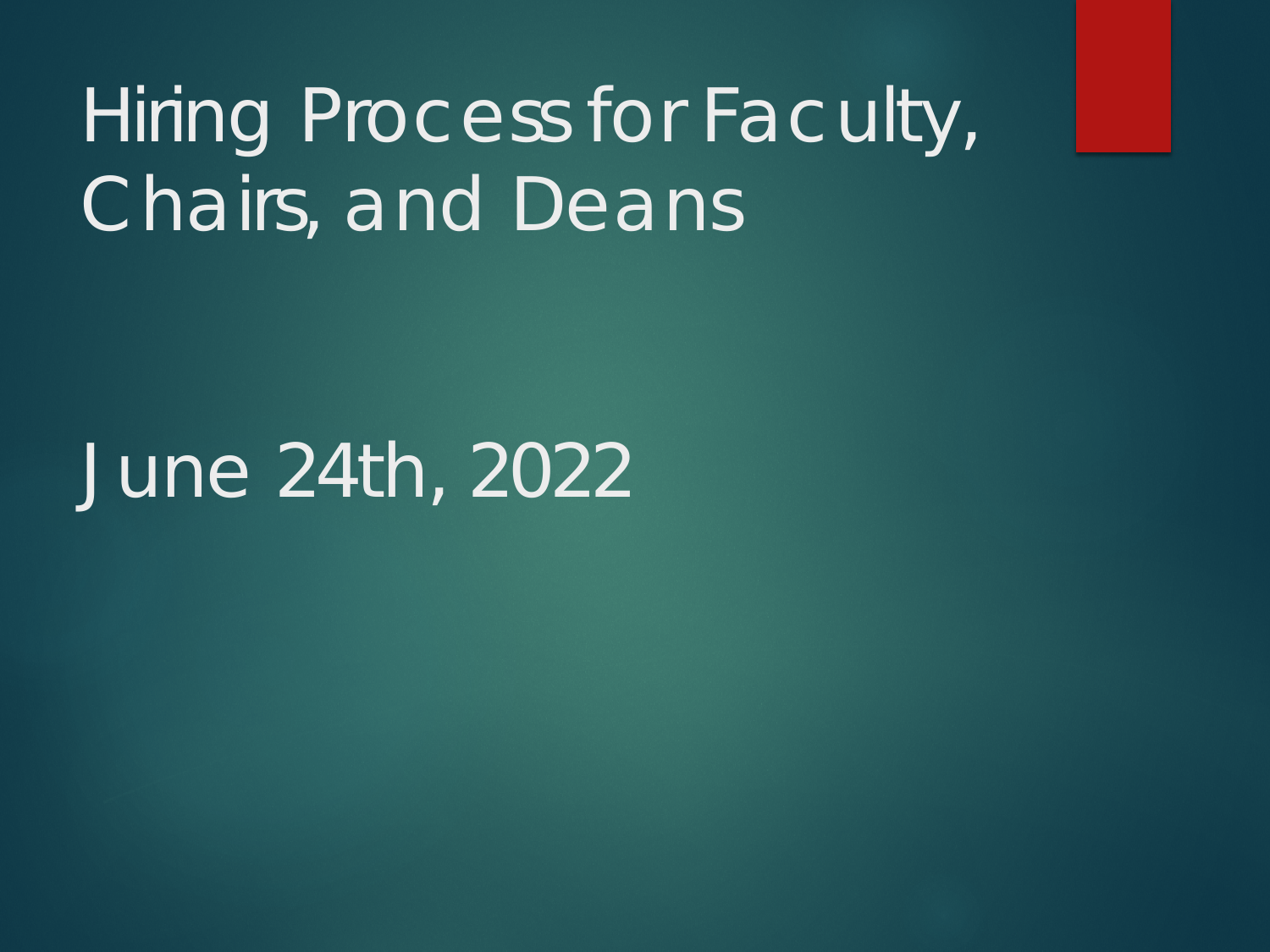### Faculty Hiring Processes

- **Department/Colleges initiate the hiring of faculty. For tenure** track/tenured faculty (TT/T) hires this always involves approval from the Provost office via the TT/T faculty search process.
	- Part time faculty (PTF) hiring is done locally and is handled at the college level. PTF hiring does not normally involve search committees and PTF are hired to teach specific courses in a unit.
	- Non-tenure track faculty hiring (i.e., faculty (clinical), (research), and (teaching)) is also handled at the College level and appointments do not need Provost approval unless attachments are part of the hiring package or limitations on clinical appointments is concerned. Search committees are often used and the hiring of tenure track faculty usually involves consultation with unit faculty committees (e.g., P&T committees). The hiring process does vary somewhat from unit to unit.
	- Tenure Track/Tenured (TT/T) hiring is requested from the Provost office (normally during June of each year but it does occur throughout the year). The process is handled locally but involves the OEO approval process (see next slide), search committees, consultation with unit faculty committees, and Provost approval.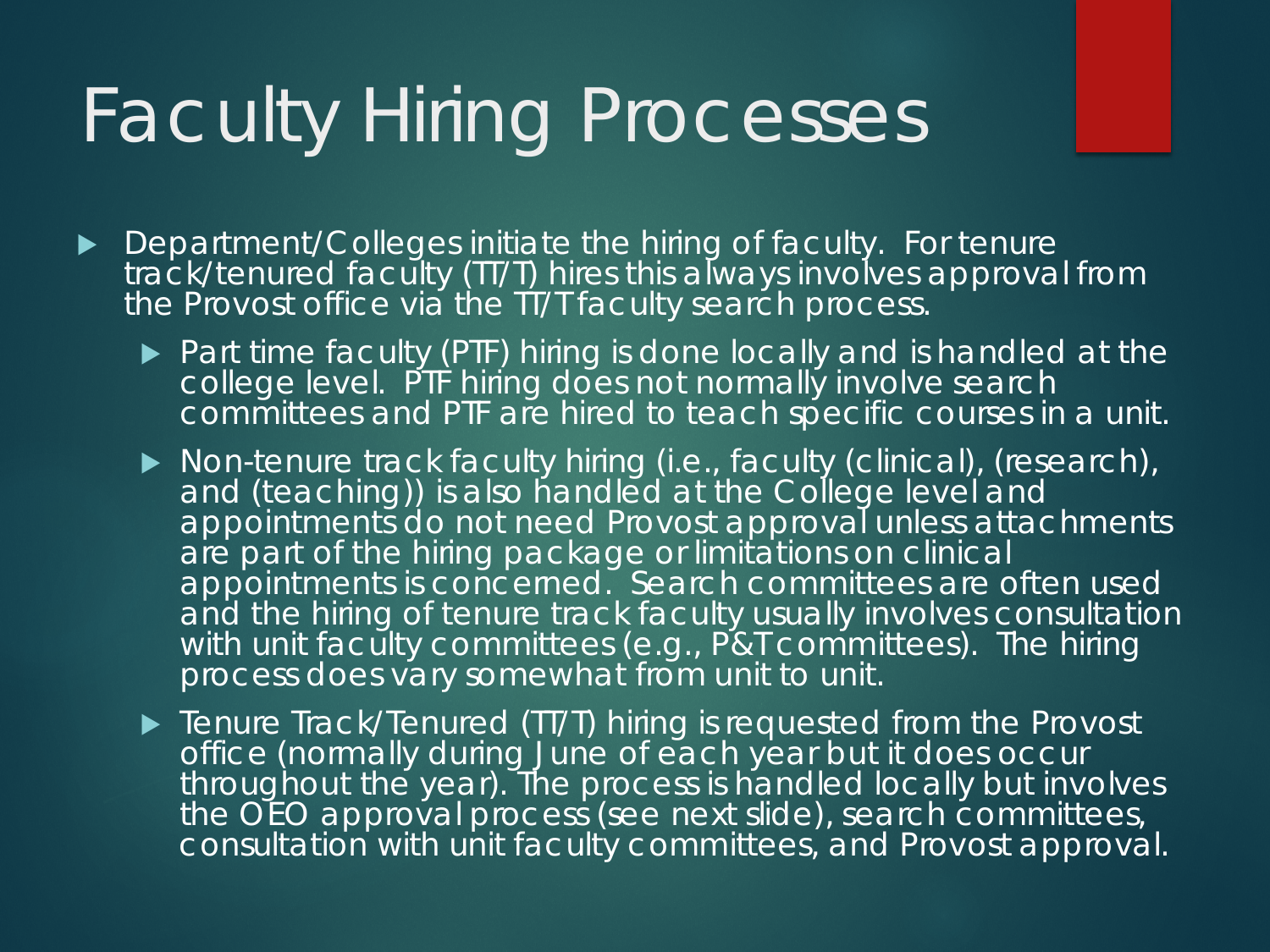#### OEO process for TT/T faculty hiring

- ▶ Departments submit search committee composition to the OEO office for approval to insure diversity on the committees
- ▶ Departments submit their recruitment strategy and job ad to the OEO office for approval. OEO Office is looking for a recruitment strategy and job ad that will attract a diverse applicant pool
- **Departments submit their candidate** selection and semi-finalist information for approval before official offer can be made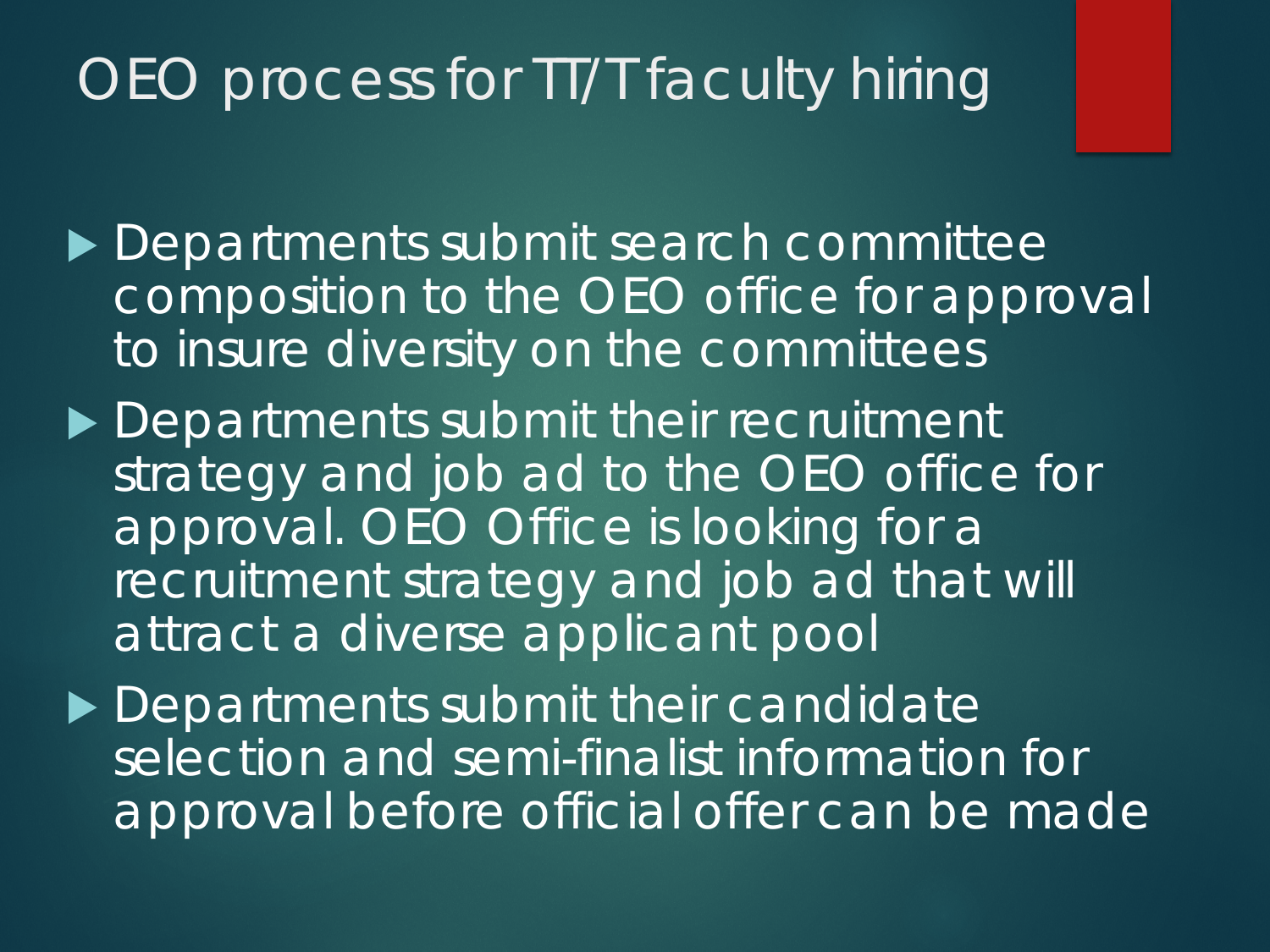# Typical T/TT Hiring Process

- **Department (in departmentalized colleges) or College identifies** need and requests hire
- ▶ Department search committee is assembled with OEO approval
- Some departments undertake phone/zoom interviews with 8-12 semi-finalists.
- ▶ Search committee decides on final candidate list (usually 3-4 individuals) to bring in for interviews
- $\blacktriangleright$  Individuals normally come in for 1-2 day interviews that involves meeting with multiple department constituents as well as college leadership. The interview also usually involves a job talk where the candidate can present their research
- Search committees make recommendations to the Chair (in departmentalized colleges) or the Dean. Thought not required, some departments/colleges also have all faculty vote on faculty hires. This vote is also shared with the Chair and/or Dean.
- When a candidate verbally accepts the hiring packet is then assembled to eventually be approved by the Provost and an official letter of offer is given to the candidate.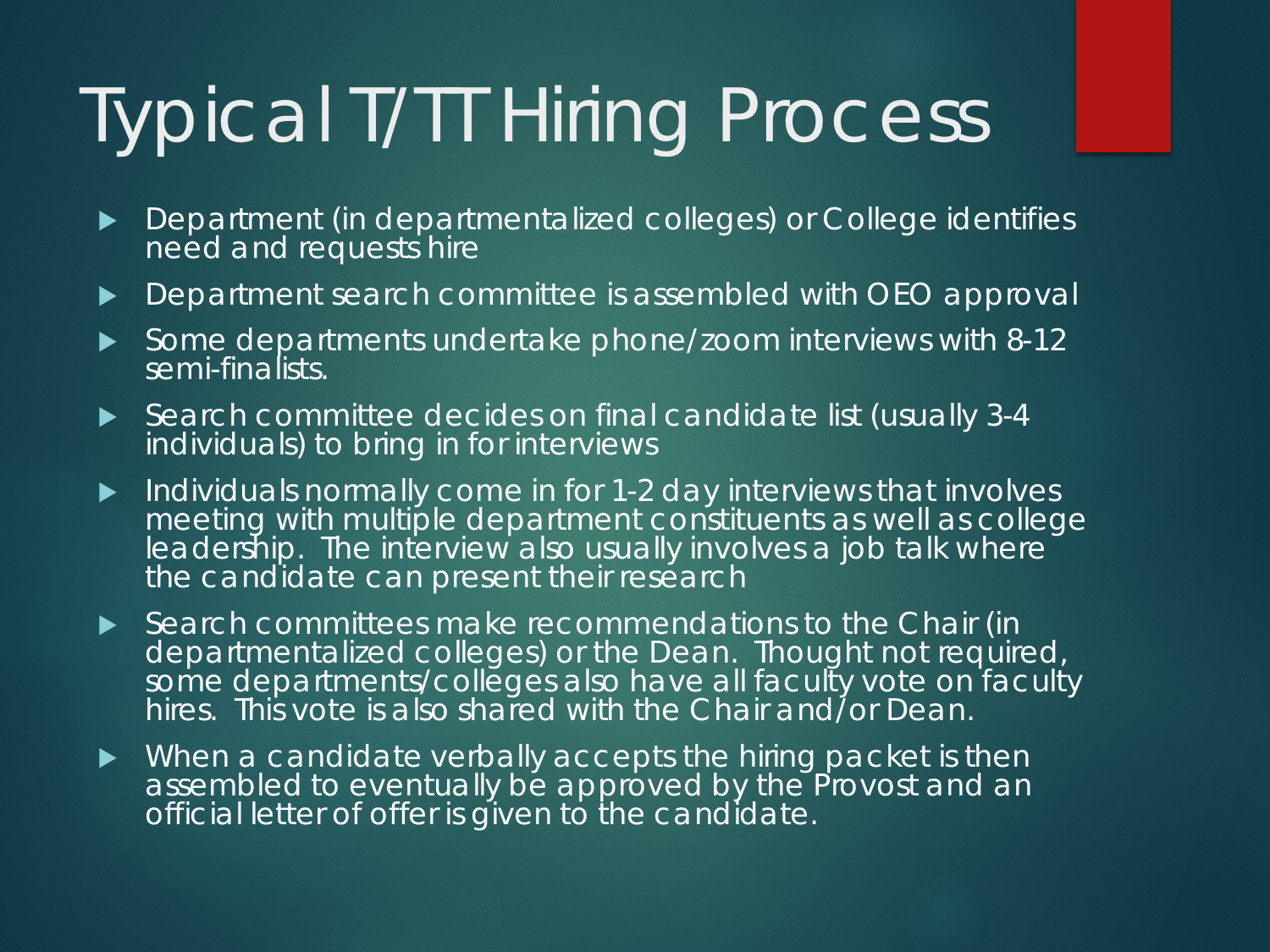### Chair Hiring Process

▶ Chair hiring is outlined in the AAUP-AFT CBA with the following requirements

*When a new chair of a department is to be appointed, a committee shall be formed to seek and recommend candidates to the dean. Such a committee shall include N faculty members and academic-staff members from the department in question elected by the department for which the chair is being sought (one student member is appointed from the department). The President or their designee shall appoint N members and name the chair of the committee.*

- ► Chair searches can be internal or external depending on the situation. If it is external, the OEO process will also be used.
- ► Search committee gives recommendations to Dean who then makes their decision. This decision must be approved by the Provost.